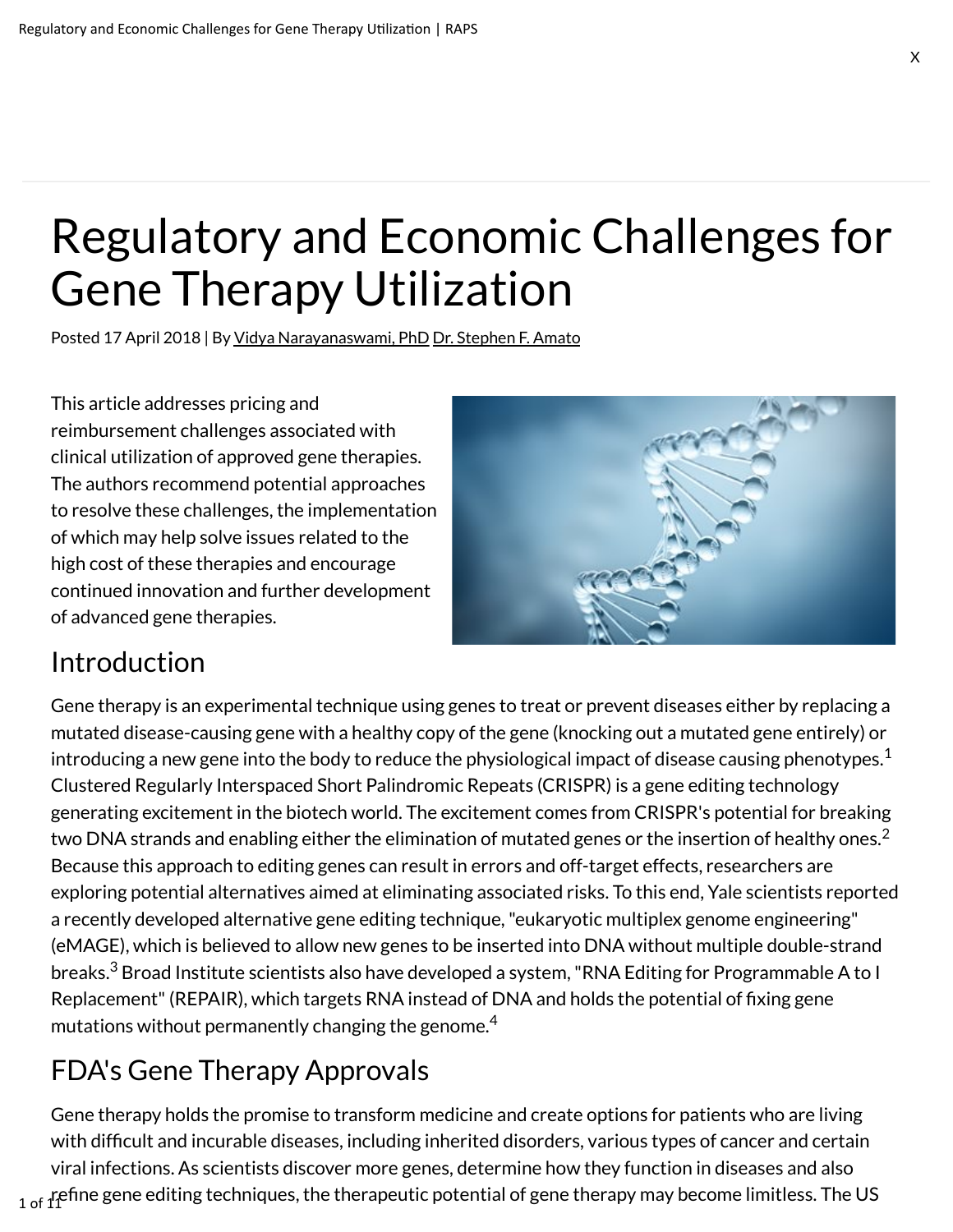**Ftood and Economic Administration (FDA) is Utilizatique RAPS** helping speed up drug development by prompt review of ground-breaking treatments that have the potential to save lives and has approved three novel gene therapy products since August 2017. Kymriah (tisagenlecleucel; Novartis Pharmaceuticals Corp.), the first gene therapy approved for the treatment of pediatric and young adult acute lymphoblastic leukemia in August 2017, was a landmark in oncology.<sup>5</sup> While the science underlying Chimeric Antigen Receptor T (CAR-T) cells signifies a new era of treatment, the drug price of \$475,000 delivered as a onetime infusion shattered oncology drug pricing norms. $\rm ^{6,7}$  Shortly after the approval of the first gene therapy, FDA approved Yescarta (axicabtagene ciloleucel; Kite Pharma Inc.), another CAR-T cell therapy to treat adult patients with certain types of large B-cell lymphoma who have not responded to or who have relapsed after at least two other kinds of treatment.<sup>8</sup> Yescarta also comes at a hefty, one-time price of \$373,000. Luxturna (voretigene neparvovec-rzyl; Spark Therapeutics Inc.) is a new gene therapy that was approved towards the end of 2017 to treat children and adult patients with an inherited form of vision loss that may result in blindness. $^9$  The proposed price for this ground-breaking one-time gene therapy for a rare form of blindness that affects only 1000 to 2000 people in the US is \$850,000 or  $\$425,\!000$  per eye. $^{10}$  In addition to these recent FDA approvals, as of February 2018, several gene therapy clinical trials are underway worldwide, sponsored by manufacturers hoping to commercialize these therapies in the US market. At least 200 of these clinical trials are in Phase 2 and approximately 24 are in Phase 3 of clinical development. $^{\rm 11}$ 

As gene therapies rapidly advance toward commercialization, it is imperative to recognize the financial impact of this therapeutic approach on the US healthcare system. In 2016, US healthcare expenditure grew by 4.3% to \$3.3 trillion. National health spending is projected to grow at an average rate of 5.6% per year between 2016 and 2025. $^{\rm 12}$  Given the pricing experience with gene therapy in the European market and a rich pipeline of gene therapy candidates already in clinical trials, there may be a surge in the number of gene therapies approved over the next few years in the US market. Consequently, cumulative budget impact due to gene therapy is likely to rise to \$3 trillion, which is as much as is currently spent in one year on all healthcare in the US. $^{\rm 13}$ 

Over the past two decades, the biotech industry has invested more than \$10 billion in gene therapy and related technologies without generating return on investment. $^\mathrm{14}$  Clinical advances in gene therapy are rapidly unfolding amid a complicated debate about drug pricing and reimbursement policies. There is a great need to reform pricing and reimbursement strategies for approved gene therapies in the US that is mutually agreed upon by multiple stakeholders involved. The authors underscore the urgency for initiating dialogue between policy makers, manufacturers, regulators, payers and healthcare providers early in the clinical development process and to design an efficient pricing and reimbursement strategy.

### Gene Therapy Commercialization: Economic Concerns

uniQure, a Dutch Pharma Company, launched Glybera (EU) in 2012, the world's first approved Adeno-Associated Virus (AAV)-based gene therapy to treat a rare inherited disorder (lipoprotein lipase deficiency) at a one-time cost of \$1.4 million per patient. $^{15}$  Despite being a clinical success, Glybera has been rendered a commercial failure as only one patient has been treated with the commercial form since its approval.<sup>16</sup> Given its limited usage, Glybera was withdrawn from the European market. A major lesson learned from market withdrawal of the first-ever approved gene therapy is despite successful clinical development of such novel therapeutic approaches, the potential high cost of such therapies may hinder access to patients. The main challenge is that in the current US healthcare system for drug development<br>2 of 11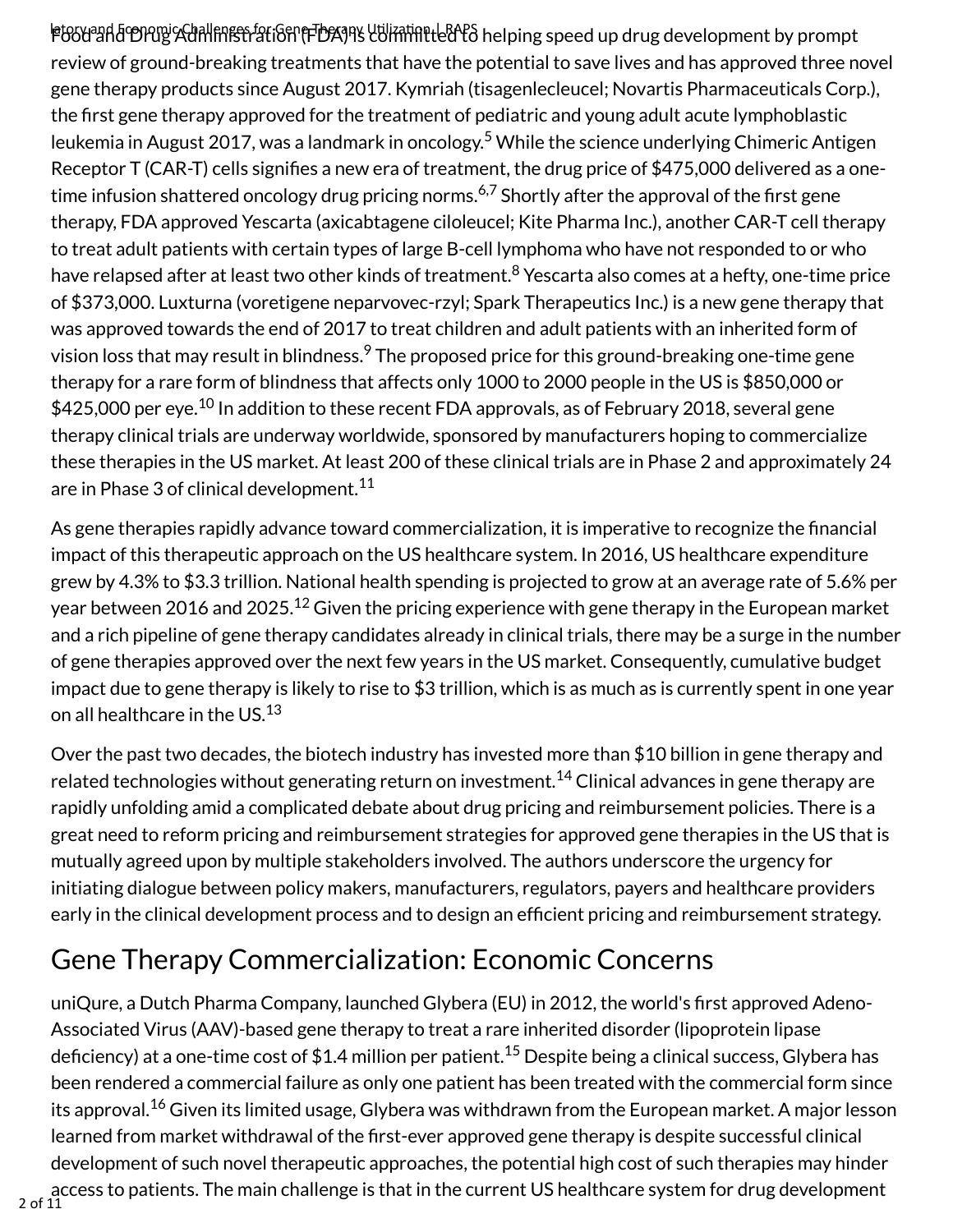$R$ egulatory and fiscinomic Challenges for ୱିଅଟ Been ମଧ୍ୟ ଆୟୋଥି ଗାଣ୍ଡ ନିକେ Patablished for gene therapy. $^{17}$  It also is unclear how insurance coverage for such therapies might work or whether these therapies would qualify as "essential benefits," as specified by the *Patient Protection and Affordable Care Act* in the US.<sup>18</sup>

Commercialization of gene therapies will add substantial up-front cost burdens to the US healthcare system. Drug makers argue that the high cost of gene therapy is justified as they reflect the value of curative treatment and long-term transformative benefits that replace chronic therapy. From a patient's perspective, savings associated with one-time gene therapy versus chronic treatment appear straightforward. For example, the price of \$475,000 for a single treatment with Kymriah may be costeffective compared to traditional, chronic cancer treatments that typically cost \$10,000-\$20,000 per month and may involve hospitalizations and/or long-term infusion treatments. $^{19}$  Another argument justifying the high cost of gene therapy is it is targeted for a limited population with rare disease and therefore, the overall effect on healthcare costs will be manageable. However, the potential expansion of CAR-T cell therapy for treatment of common solid tumors, such as lung, prostate, pancreas, breast and colon cancers, may be more difficult to justify. If CAR-T therapies are successful at improving the outcomes for patients with these disease conditions, the health benefits could be great, but the cost to patients and the healthcare system could be detrimental.

The Institute for Clinical and Economic Review (ICER), an independent non-profit research institute, promotes multiple stakeholder engagement and transparency in producing reports analyzing evidence regarding the effectiveness and value of drugs and medical services.<sup>20</sup> ICER's reports include evidencebased calculations of prices for new drugs that reflect the degree of improvement expected in long-term patient outcomes, while also highlighting price levels that might contribute to unaffordable short-term cost growth for the overall healthcare system. In December 2016, ICER convened a Policy Summit with a group of leading experts and representatives from 20 payer organizations and life sciences companies. The aim was to create policy recommendations promoting innovation and sustainable access to gene therapies within the US healthcare system. The major economic challenges presented by gene therapies are briefly discussed in **Figure 1** and include insights from multiple stakeholders in the ICER Policy Summit meeting.<sup>21</sup>

Figure 1: Regulatory and Economic Challenges of Gene Therapy Utilization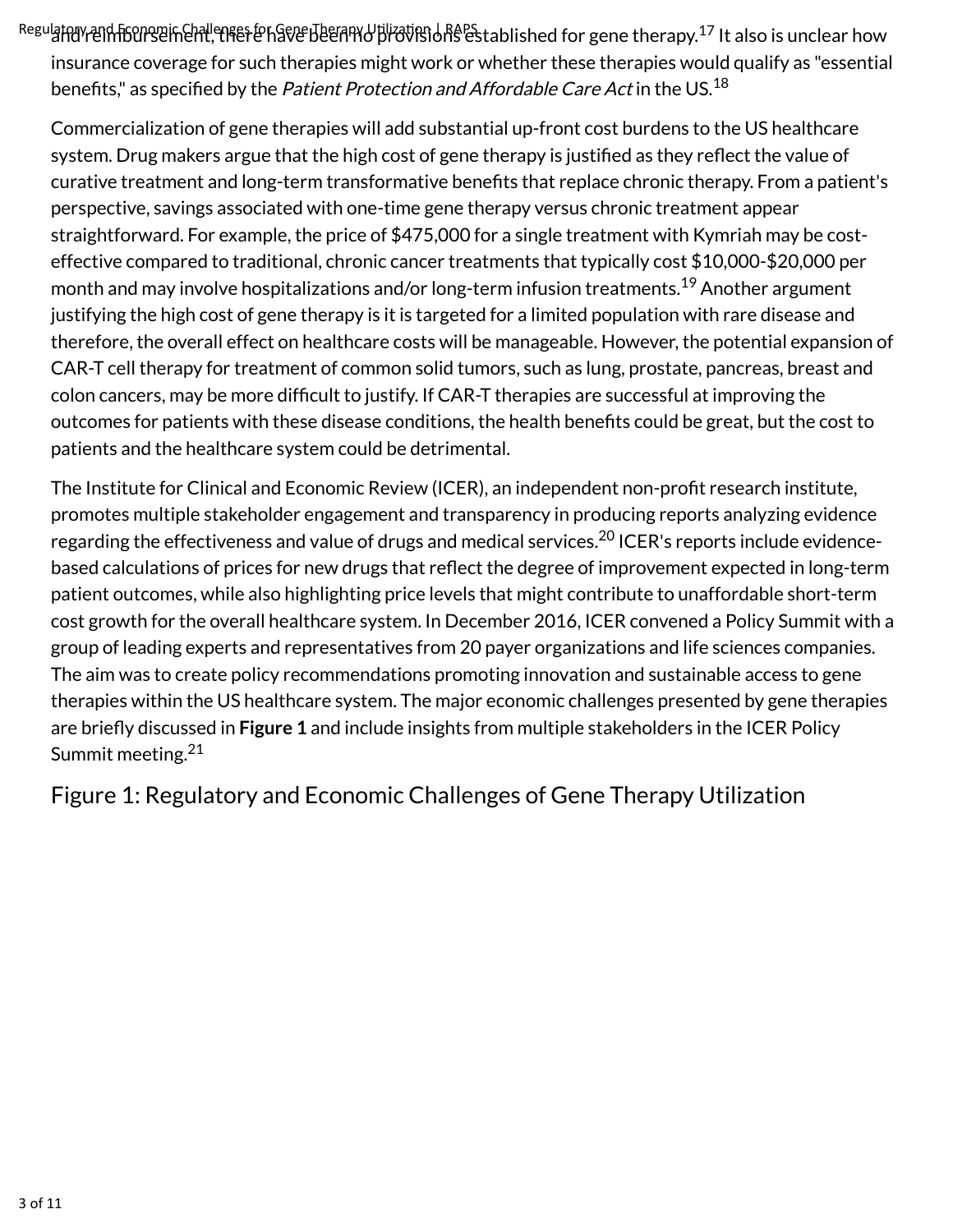

#### **Regulatory and Economic Challenges of Gene Therapy Utilization**

**Regulatory concern:** 

Lack of evidence that establish long-term safety and effectiveness during regulatory approval

Hindrance in value assessment:

Challenges with evidence generation creates uncertainty about estimate of health impact which is imperative for pricing and reimbursement decisions

#### **Affordability:**

High upfront treatment prices over \$1 million per patient raises significant concerns about patient access, reimbursement strategies and overall economic impact

High cost of development and lack of return on investment:

- Should payers and policy makers consider R&D and manufacturing costs in their assessments of value and/or decisions on reimbursement of gene therapy?
- **Lack of evidence demonstrating long-term safety and effectiveness -** while Randomized Controlled Trials (RCTs) remains the gold standard, conducting RCTs for gene therapies can be problematic due to small population sizes, invasive methods of administration, a lack of clearly defined patient centric outcomes and existing management approaches for comparison. The longterm effectiveness and safety implications of these emerging therapies are yet unknown. Although gene therapies hold the potential to improve patient outcomes over a lifetime, evidence of longterm safety and benefits could not be provided at the time of FDA approval. These unknowns create uncertainty about any up-front, one-time payment. $^{22}$
- **Value assessment** generation of clinical evidence is problematic for many gene therapies. Yet, evidence is still essential for licensing, pricing and reimbursement decisions. Challenges with evidence generation hinder the estimate of health and economic impact, data imperative for value assessment. While there are questions arising when assessing the value of and agreeing on a price for gene therapy, it also remains unclear whether extra value should be attached to potentially curative therapies as compared with long-term incremental benefits. Curative therapies may be valued more highly by society than treatments that offer only marginal gains over many years.
- **Affordability -** affordability and patient access are major concerns. Some curative gene therapies may present a cost-effective healthcare option as it would subsequently replace long-term treatments and/or reduce frequent hospitalizations. These potential long-term savings should be included in affordability considerations. Nevertheless, the challenge of absorbing upfront treatment prices of over \$1 million per patient for even a relatively small number of patients has raised significant concerns among payers and policymakers. Manufacturers also recognize that existing payment mechanisms and other strategies to manage affordability may not be adequate to support the introduction of a growing number of gene therapies.
- **Will innovators recover the high cost of development and get a return on investment?** Manufacturers of gene therapies targeting very rare conditions face high per-patient development costs. For a one-time therapy that is an outcome of a time-consuming and expensive preclinical and clinical R&D effort, questions remaining unanswered include: What is the appropriate price to charge the patient? How should that price be determined? Who will pay? It is not clear whether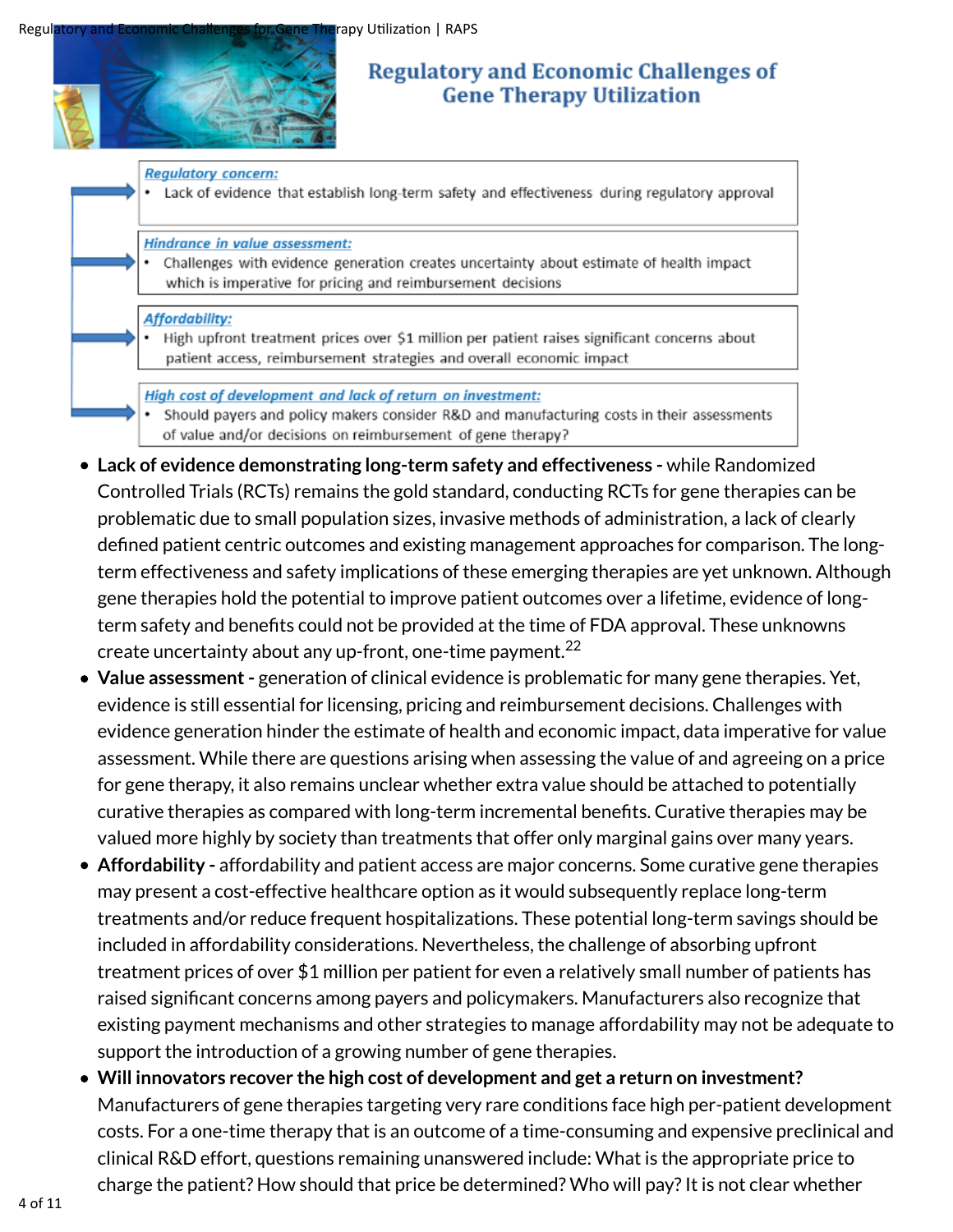Regulatory apd Frenognic Challenger for Gene Therapy Utilization, D<sup>ap</sup>ard manufacturing costs in their assessments of value and/or decisions on reimbursement of gene therapy. Should special considerations be given for gene therapies targeting very rare diseases? It is important to note that without high per-patient prices and/or longer-term market exclusivity, these therapies may not be developed. Gene therapy can replace long-term costs of traditional treatment approaches but, at the same time, they provide a less attractive return for investors, making future investment in gene therapy a problem.

The rapid advancement of gene therapy in the US market demands improvised pricing and reimbursement approaches to provide a recognition of value for developers, broad access to patients and an acceptable budget impact on health systems. $^{23}$  Both manufacturers and payers recognize that existing payment mechanism and strategies to manage affordability are inadequate to support the growing number of gene therapies. Collaborative efforts are needed to create stable pricing and financing strategies and, at the same time, stabilize the health insurance structure for these innovative therapeutic approaches.

### Potential Approaches to Resolve Challenges and Economic Burdens of Gene Therapy (Figure 2)

Figure 2: Potential Approaches to Resolve Regulatory and Economic Burdens of Gene Therapy

> Early dialogue between FDA, payers, health care providers and manufacturers

Risk-sharing and outcomedependent agreements between manufacturers and payers

Employ value-based payment models and innovative financing strategies

**Approaches to Resolve Regulatory and Economic Burdens of Gene Therapy** 

Employ Centers of Excellence to ensure accurate diagnosis, treatment delivery and appropriate patient care

Employ fast expanding catalogue of personal health apps and devices to efficiently track patient outcomes in the real world

Spread gene therapy cost as smaller payments over an extended time frame

Collaborative efforts from multiple stake holders for value assessment

- To address gaps in knowledge about long-term safety and efficacy, an early dialogue between FDA, payers, healthcare providers and manufacturers is encouraged. This will help manufacturers optimize the use of small patient populations, develop mutually agreed trial designs and data analysis methods, identify surrogate end points that can be validated and evaluated, discuss the design of real-world evidence collection strategies through patient registries.<sup>24</sup> Early dialogue involving payers and regulators allows manufacturers to ensure treatments are developed in line with reimbursement and regulatory requirements.
- Centers of Excellence could be used to solve potential accuracy problems with respect to patient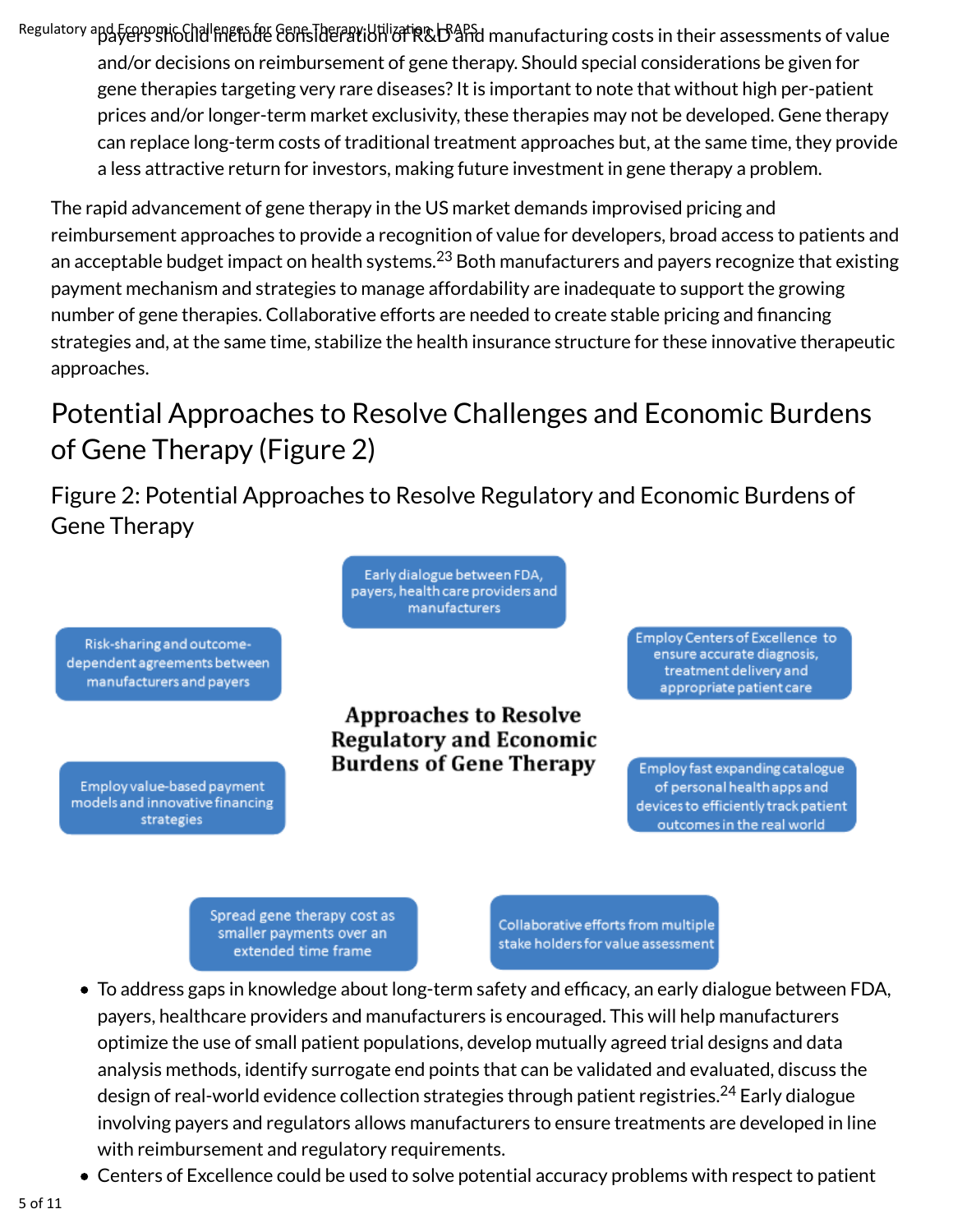Regulatory and Economic Shallenges for Geve Therapy Utilization | RAPS park Therapeutics has proposed limiting administration of Luxturna to Centers of Excellence specializing in treating inherited retinal disorders meeting strict capabilities and training requirements to support appropriate patient care. 25

- It will be beneficial to seek consensus from multiple stake holders on the elements of value for determining the price and fairly reflect the value of gene therapy.
- One approach to reduce the financial burden associated with gene therapy is to devise pay-forperformance and risk-sharing agreements between pharmaceutical companies and healthcare payers, whereby payment for gene therapy is tied to how well the therapy performs in the "real world," evidenced by appropriate patient outcomes.<sup>26</sup> However, hurdles in implementation of performance-based deals include costs and complexities in tracking patient outcomes. It also may be challenging to agree upon contractual terms for therapy success and failure as well as payment, such as how much insurance companies will pay for gene therapies and how much financial risk should be assumed by patients.
- Implementation of capped annuity with risk-sharing and outcome-dependent agreements between manufacturers and payers may allow health systems to spread the cost over several years and to limit risk if efficacy is not maintained. $^{27,28}$  This could be comparable to reimbursement for organ transplant therapies where diseased organs are replaced surgically with healthy organs donated by volunteers. Hurdles with outcome-based annuity schedules arise when patients change insurers. 29 Transferring annuity contracts from one plan to another without an associated provision of services may result in complications, presenting an issue needing to be addressed.
- Amortization schedules may allow the cost of the treatment to be spread as smaller payments over an extended of time. Options for amortization of gene therapy payment include third-party financial institution, manufacturer-managed financing and consumer and government loans. $^{\rm 30}$

Value-based payment models and innovative financing strategies are proposed to alleviate the shortterm budgetary pressures created by one-time payments for curative therapies.<sup>31</sup> Value-based payment models link payment to a treatment's value—expected or realized—with the goal of encouraging highervalue treatment choices, better outcomes and lower overall healthcare costs. In case of upfront payment with outcomes-based rebates, payers would provide upfront payment to manufacturers for the full expected value of a therapy, with manufacturers providing rebates if patients fail to meet pre-specified performance or clinical outcome measures collected at pre-specified time intervals. This approach does not address the budget impact of high upfront costs or the availability of efficient and reliable ways to track patient outcomes over the long term. If the patient moves to a new health plan, information to determine the rebate would still need to flow back to original payer and manufacturer. Outcome-based payments over time allow payers to deliver payments to manufacturers over time instead of up-front (quarterly or annual basis for multiple years), based on pre-specified outcome and performance measures. This would substantially alleviate initial budget pressures.

#### Conclusion

In the current US healthcare system, drug development, pricing and reimbursement are not well structured for the commercialization of advanced therapeutic products such as gene therapies. New models for market access must be developed for these treatments to establish significant market penetration. Benefits of potentially curative treatments, such as saving a patient's eyesight or treating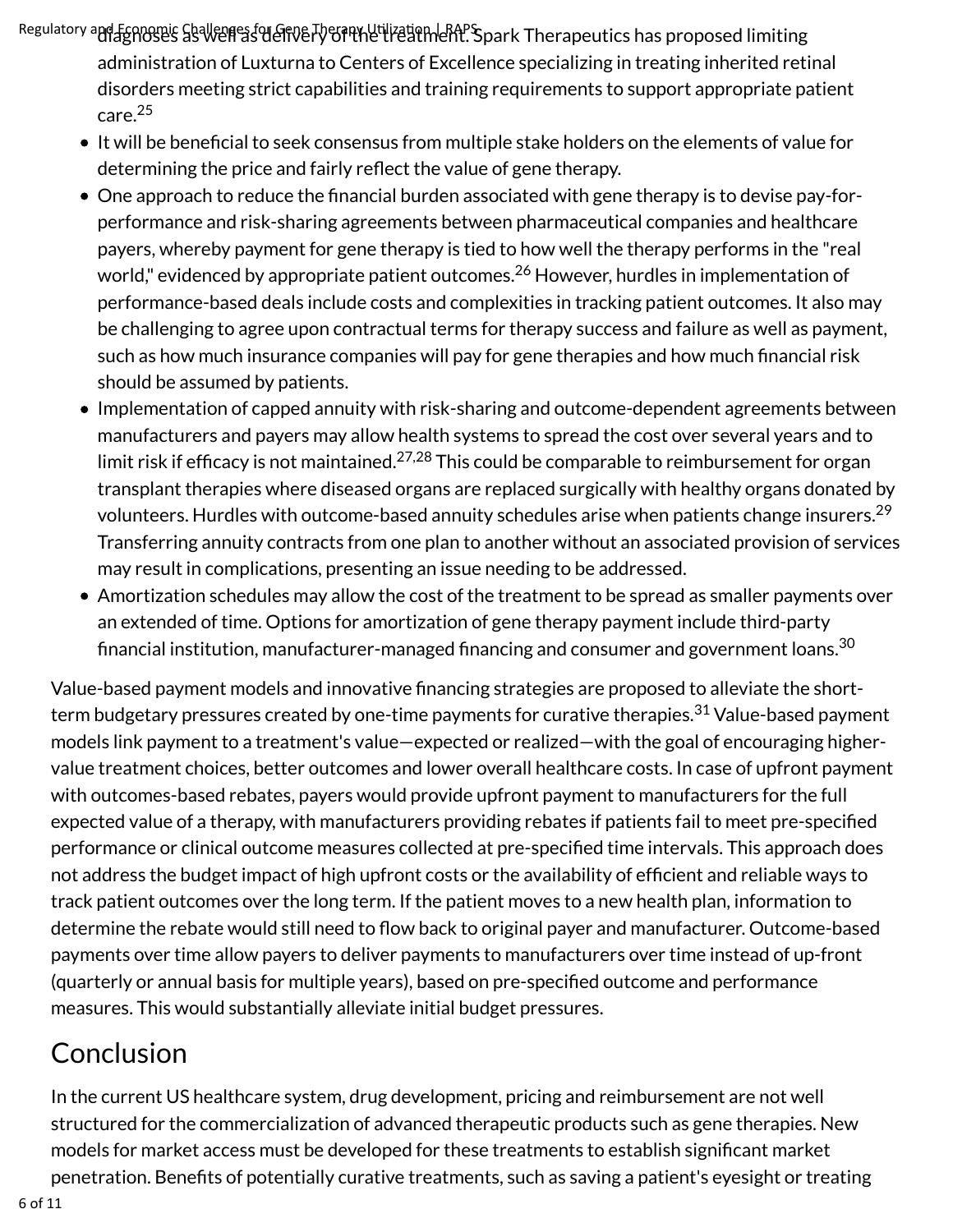Regulatory and Frenomic Ghallenges for Gene Thermy Whilization It Weigh any price or cost considerations. However, recovering the costs associated with gene therapy discovery and clinical development is important for facilitating future therapy development. Early dialogue among stakeholders is strongly advised for surmounting the challenges of gene therapy commercialization. New approaches must be created. Spark Therapeutics' recent launch of Luxturna provides an example whereby the company chose to conduct market research with payers, formed alliances, agreed on performance-based contract and spread payment over years. These approaches were developed prior to launching Luxturna and helped lead to active endorsement. Gene therapies require innovative pricing and reimbursement approaches that provide fair recognition of value for drug developers and broad access for patients and do so without adversely impacting the healthcare system.

#### References

- 1. National Library of Medicine. NIH website. https://ghr.nlm.nih.gov/primer/therapy/genetherapy. Accessed 17 April 2018.
- 2. Ledford H. "CRISPR, the Disruptor." *Nature.* 2015; 522(7554): 20-24.
- 3. Barbieri E M, Muir P, Akhuetie-Oni BO Yellman, CM and Isaacs FJ. "Precise Editing at DNA Replication Forks Enables Multiplex Genome Engineering in Eukaryotes." Cell. 2017; 171(6): 1453-1467.e13.
- 4. Cox DBT, Gootenberg JS, Abudayyeh OO, Franklin B, Kellner MJ, Joung J and Zhang F. "RNA editing with CRISPR-Cas13." Science. 2017; 358(6366): 1019-1027.
- 5. US Food and Drug Administration. FDA Approves Tisagenlecleucel for B-cell ALL and Tocilizumab for Cytokine Release Syndrome. https://www.fda.gov/drugs/informationondrugs/approveddrugs /ucm574154.htm. Accessed 17 April 2018.
- 6. Burkholder R. "Pricing and Value of Cancer Drugs. Pricing and value of cancer drug." JAMA Oncol. 2015; 1(6): 841-842.
- 7. Bach PB, Giralt SA and Saltz LB. "FDA Approval of Tisagenlecleucel Promise and Complexities of a \$475000 Cancer Drug." JAMA. 2017; 318(19): 1861-1862.
- US Food and Drug Administration. FDA approves CAR-T cell therapy to treat adults with certain 8. types of large B-cell lymphoma. https://www.fda.gov/newsevents/newsroom/pressannouncements /ucm581216.htm. Accessed 17 April 2018.
- US Food and Drug Administration. FDA approves novel gene therapy to treat patients with a rare 9. form of inherited vision loss. https://www.fda.gov/newsevents/newsroom/pressannouncements /ucm589467.htm. Accessed 17 April 2018
- 10. Berkrot B. "Spark's price for Luxturna Blindness Gene Therapy too High: ICER." Reuters. 12 January 2018. https://www.reuters.com/article/us-spark-icer/sparks-planned-price-for-luxturna-genetherapy-for-rare-blindness-too-high-icer-idUSKBN1F1298. Accessed 17 April 2018
- 11. ClinicalTrials.gov. https://clinicaltrials.gov/ct2/results?term=%22gene+therapy%22. Accessed 17 April 2018
- 12. National Health Expenditure Fact Sheet. Centers for Medicare and Medicaid Services. https://www.cms.gov/research-statistics-data-and-systems/statistics-trends-and-reports /nationalhealthexpenddata/nhe-fact-sheet.html. Accessed 17 April 2018
- 13. Hampson G, Towse A, Pearson SD, Dreitlein WB and Henshall C. "Gene Therapy: Evidence, Value and Affordability in the US Healthcare System." J Comp Eff Res. 2018; 7(1): 15-28.
- 14. Orkin SH and Reilly P. "Medicine. Paying for Future Success in Gene Therapy." Science. 2016;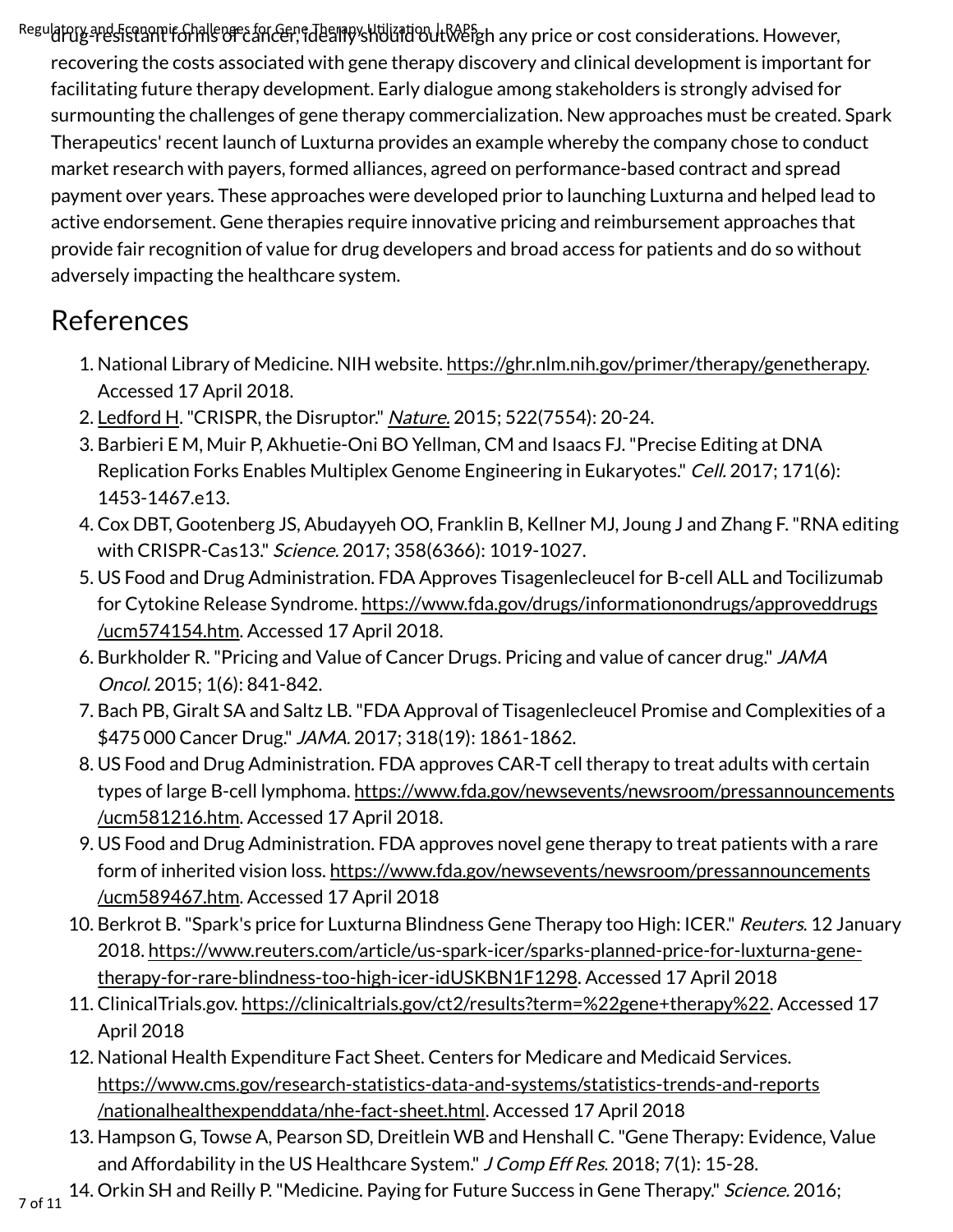Regulatory and Economy Shallenges for Gene Therapy Utilization | RAPS

- 15. Regalado A. "The World's Most Expensive Medicine Is a Bust." MIT Technology Review. May 2016. https://www.technologyreview.com/s/601165/the-worlds-most-expensive-medicine-is-a-bust/. Accessed 17 April 2018.
- 16. Warner E. "Goodbye Glybera! The World's First Gene Therapy will be Withdrawn." Labiotech.eu. April 2017. https://labiotech.eu/uniqure-glybera-marketing-withdrawn/. Accessed 17 April 2018.
- 17. Hickman RJ and Radke J. Struggling With the High Cost of Gene Therapy. Rear Disease Report. May 2016. http://www.raredr.com/news/high-cost-gene-therapy. Accessed 17 April 2018.
- 18. Ibid.
- 19. Howard DH, Bach PB, Berndt ER and Conti RM. "Pricing in the Market for Anticancer Drugs." J Econ Perspect. 2015; 29(1): 139.
- 20. Institute for Clinical and Economic Review. https://icer-review.org/. Accessed 17 April 2018.
- 21. Op cit 13.
- 22. Daniel G, Leschly N, Marrazzo J and McClellan M. "Advancing Gene Therapies and Curative Healthcare Through Value-Based Payment Reform." Health Affairs Blog. October 2017. https://www.healthaffairs.org/do/10.1377/hblog20171027.83602/full/. Accessed 17 April 2018.
- 23. Brennan TA and Wilson JM. "The Special Case of Gene Therapy Pricing." Nat Biotechnol. 32(9): 874-876.
- 24. Op cit 13.
- 25. Spark Therapeutics. 2016 Annual Report. http://phx.corporate-ir.net /External.File?item=UGFyZW50SUQ9NjY3MTY4fENoaWxkSUQ9Mzc1MDA1fFR5cGU9MQ==&  $t=1$ . Accessed 17 April 2018.
- 26. Malik NN. "Pay-for-Performance Pricing for a Breakthrough Heart Drug: Learnings for Cell and Gene Therapies." Regen Med. 2016; 11(3): 225-227.
- 27. Op cit 22.
- 28. Touchot N and Flume M. "The Payers' Perspective on Gene Therapies." Nat Biotechnol. 2015; 33(9): 902-904.
- 29. Op cit 14.
- 30. Op cit 13.
- 31. Op cit 22.

#### About the Authors

**Vidya Narayanaswami, PhD,** is a pharmaceutical professional with 10 years of preclinical research experience and is pursuing her MS in regulatory affairs at Northeastern University. She is currently working as a Research and Regulatory Fellow at the Centre for Addiction and Mental Health (CAMH), Canada's largest mental health hospital where she is involved in regulatory aspects of radiopharmaceutical translation. She has presented several research abstracts at conferences, received awards for poster presentations and talks, authored grants and published research articles in peerreviewed scientific journals. She may be reached at narayanaswami.v@husky.neu.edu.

**Stephen F. Amato, MBA, PhD, RAC,** has more than 25 years of experience in the pharmaceutical, biotechnology and medical device industries. Prior to his position as Program and Faculty Director of the Graduate Regulatory Affairs Program(s) at Northeastern University, he served as founder and managing director of tJun17 Life Sciences, LLC and a managing director for Cardinal Health Regulatory Sciences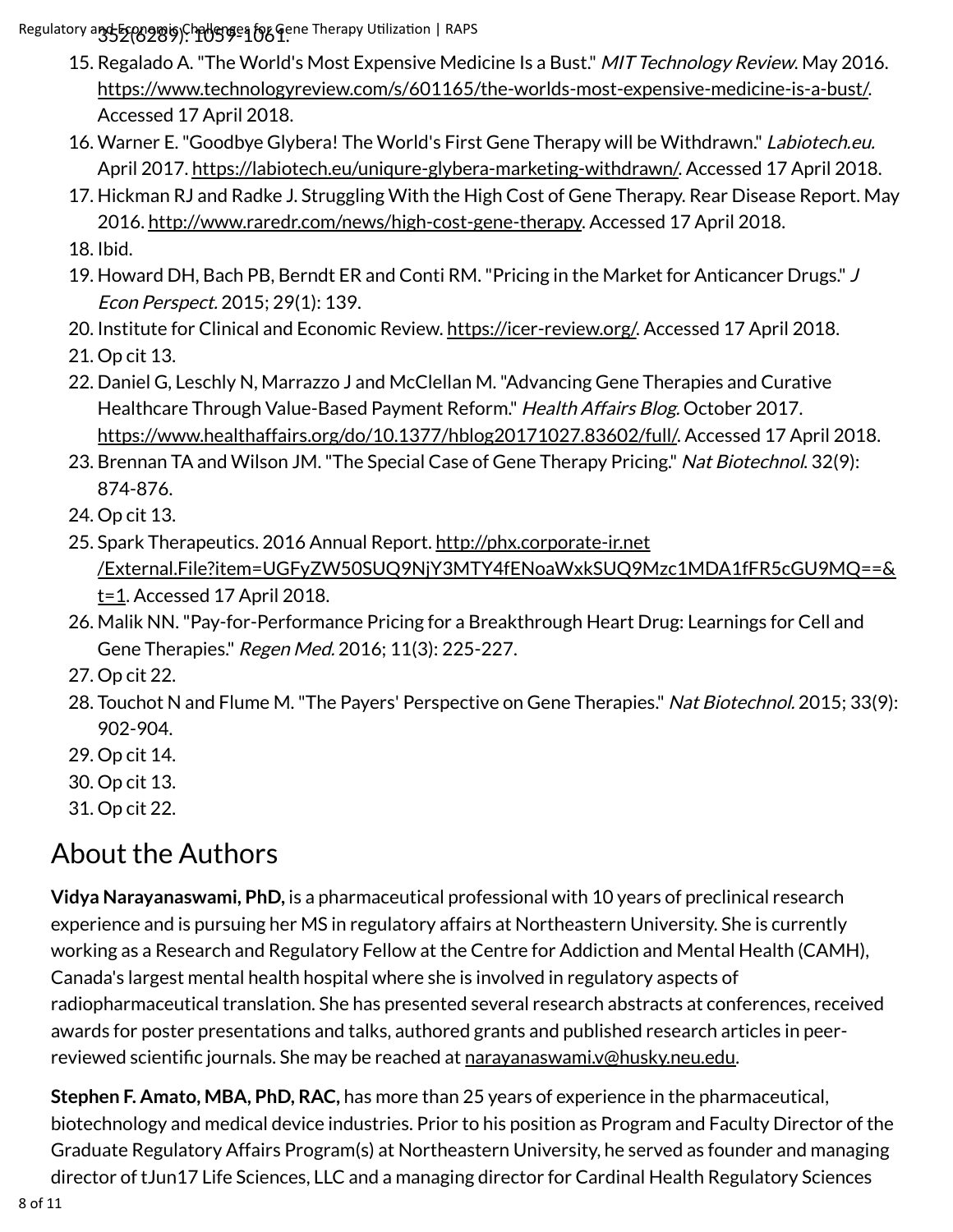RegulatoryR39. As an executive of the Ctor Therapy Utilization Langs. he managed all aspects of the company's product portfolio including regulatory, reimbursement, market segmentation, targeting, positioning, pricing and promotional strategies. He may be reached at s.amato@northeastern.edu.

**Cite as:** Narayanaswami V and Amato S F. "Regulatory and Economic Challenges of Gene Therapy Utilization." Regulatory Focus. April 2018. Regulatory Affairs Professionals Society.

Categories: Feature Articles



Optimise patient access with early integrated regulatory & HTA scientific

**OGOD** LEARN MORE >

## Regulatory News **Internal Control** News 2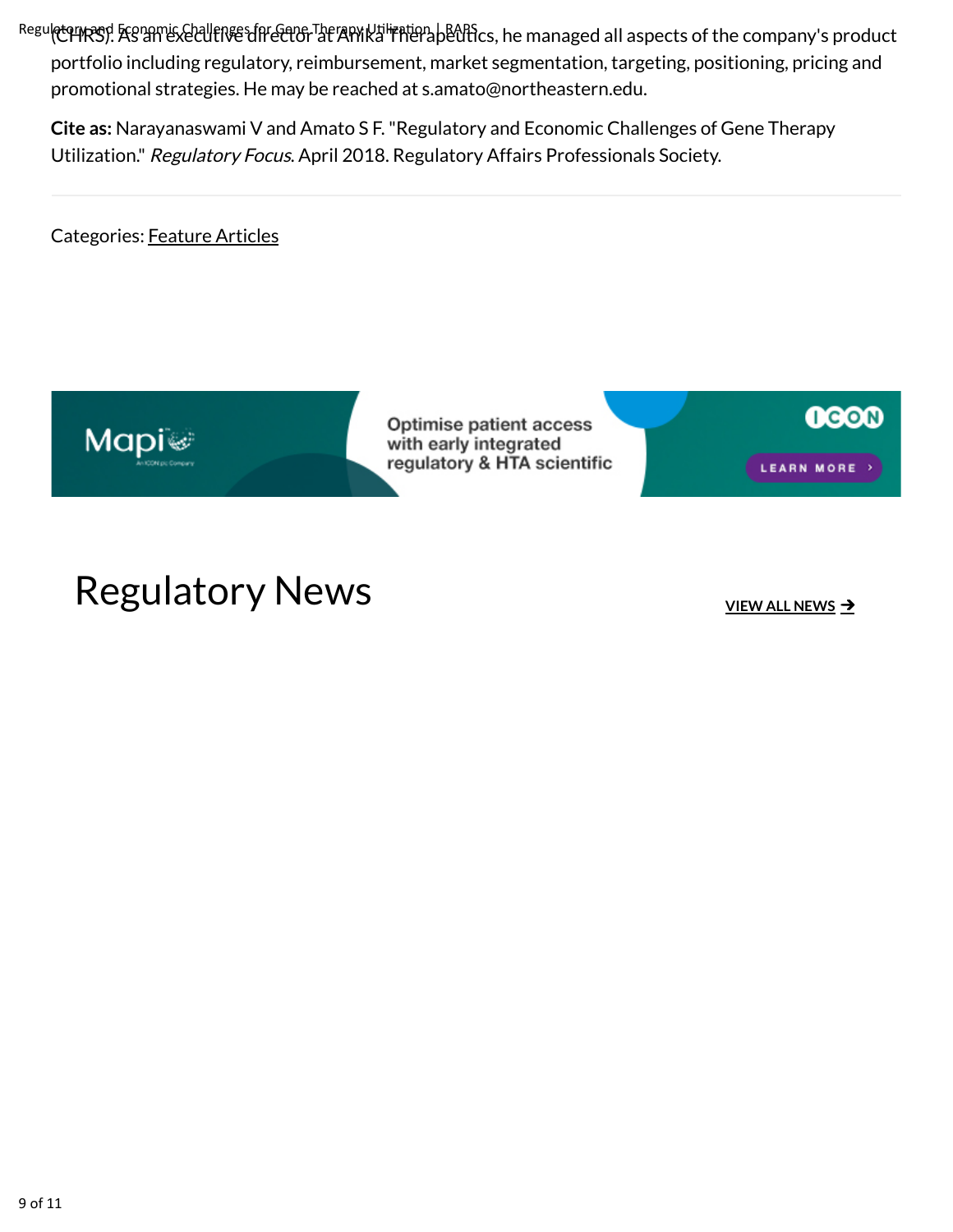Regulatory and Economic Challenges for Gene Therapy Utilization | RAPS

7 Questions for HHS and FDA: Grassley Targets Stem Cell Clinic

 $\blacktriangle$ 

**17 April 2018**